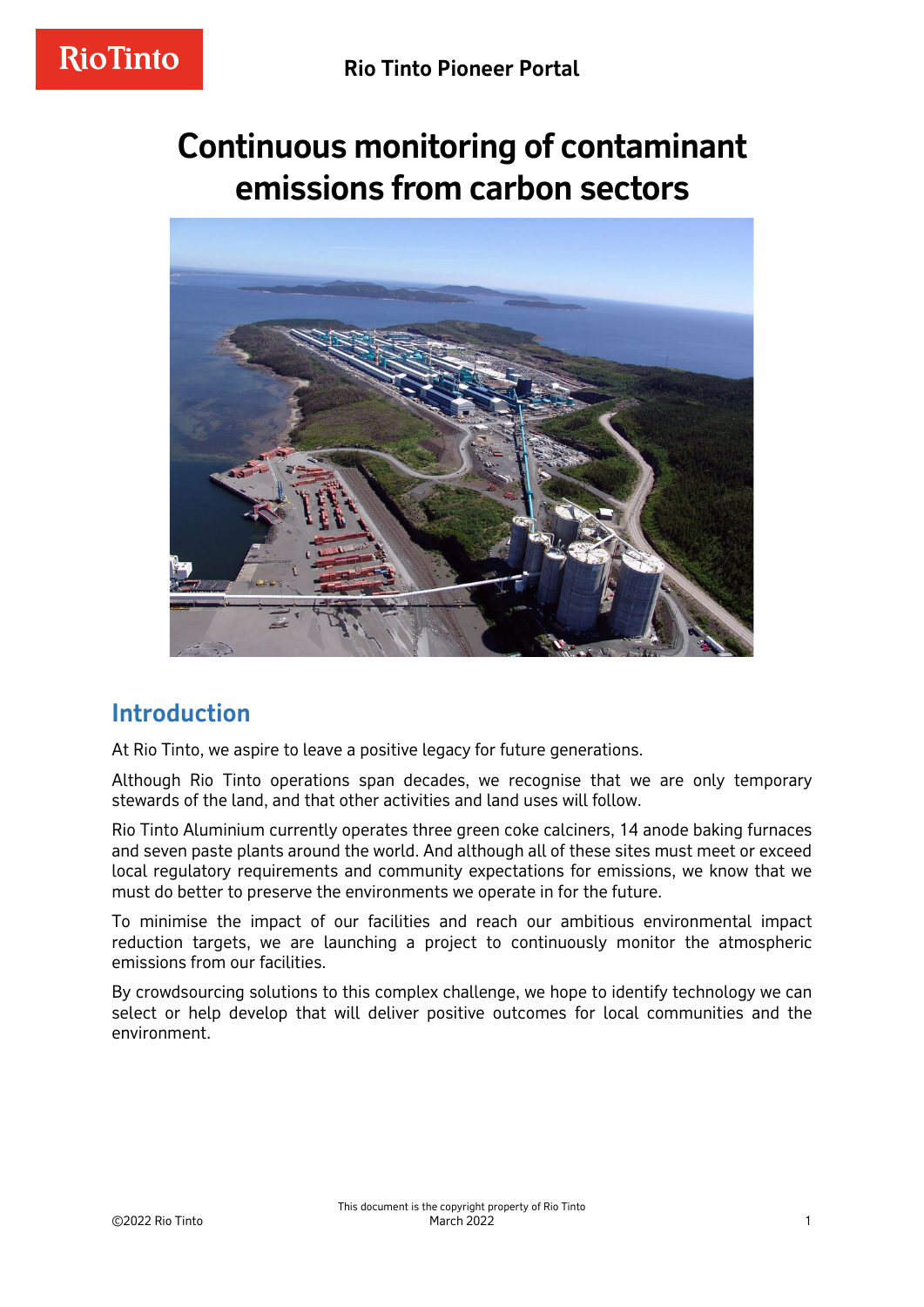# **RioTinto**

# **Business challenge**

Do you have an idea that could add value to continuous emissions monitoring? Or a technology that allows the continuous measurement of multiple air contaminants?

We are seeking to partner with experts to identify, develop and validate solutions for continuous measurement of gaseous and particulates emissions from our facilities.

The goal is to identify and implement monitoring solutions that achieve:

- Reliable, robust, easy to use equipment with low maintenance requirements
- Versatile contaminant measurement range, including TPM and  $PM_{2.5}$ , SO<sub>2</sub>, NO<sub>x</sub>, PAHs, CO, CO2, HF
- the ability to withstand variations in the process as well as good resistance to corrosive and hot environments

Carbon sector facilities are complex due to the number of potential contaminants involved as well as the flow rates and temperatures that emissions-measuring solutions would need to be able to withstand.

The characteristics of the main facilities are presented in the appendix. This should be used by applicants to guide their submissions and address the issues.

#### **Solutions we seek**

We are reaching out to the global research, technology, and innovation industry to achieve Rio Tinto's goals for this challenge, which are to:

- Identify continuous monitoring solutions at every stage of technology readiness level (TRL) for potential development and implementation.
- Stimulate the market to transfer solutions from other industries
- Encourage collaboration between:
	- players across a technology solution value chain (eg between research organisations, process engineering services and manufacturing/fabrication services)
	- different technology providers to bring integrated solutions that can deliver multiple benefits
- Capture key lessons for future developments/opportunities

We aim to develop projects with leading-edge solution providers uncovered in this campaign that will strive to overcome challenges identified at a number of Rio Tinto assets. As such, these projects will play an integral part in Rio Tinto's R&D pipeline of opportunities for the next three years and beyond.

Solutions in this area should be able to achieve at least one of the following objectives:

- Requiring minimal maintenance to plant crews while maintaining a high degree of reliability and accuracy
- Be versatile and allow the measurement of many of the above mentioned contaminants
- Be able to withstand operating conditions, especially in the calciner with the high temperature of the exhaust gases.

The solutions do not need to meet all the requirements for the contaminants to be measured, but they must demonstrate capability and the value they would add when integrated with